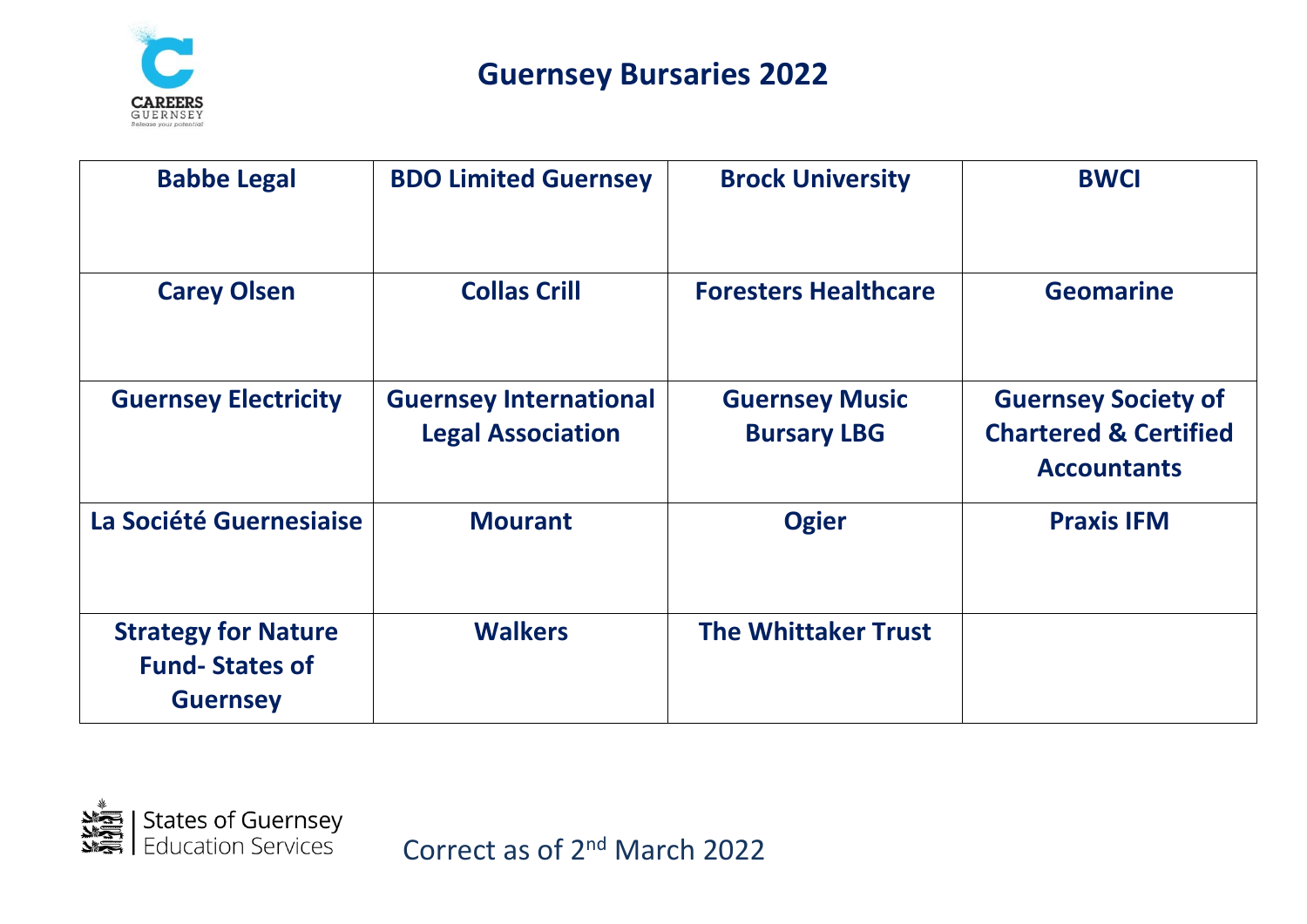| <b>Babbé</b><br><b>Babbe Legal</b>             | Two weeks of paid work experience<br>placements for two students during the<br>year.                                                                                                                                                                                                                                                                                       | This offer is open to Guernsey<br>students who have achieved<br>their degree and who have been<br>accepted onto the LPC, LLB or<br>similar course.                                                                                                                                                                                                                                                                                                                       | Applications are open from 1st<br>September 2021 and close 29th April<br>2022.<br>For further information and to apply,<br>contact: Liz Van de Velde, HR Manager<br>l.vandevelde@babbelegal.com |
|------------------------------------------------|----------------------------------------------------------------------------------------------------------------------------------------------------------------------------------------------------------------------------------------------------------------------------------------------------------------------------------------------------------------------------|--------------------------------------------------------------------------------------------------------------------------------------------------------------------------------------------------------------------------------------------------------------------------------------------------------------------------------------------------------------------------------------------------------------------------------------------------------------------------|-------------------------------------------------------------------------------------------------------------------------------------------------------------------------------------------------|
| <b>BL</b><br><b>BDO Limited Guernsey</b>       | £2,000 per year over a 3-year degree<br>course.                                                                                                                                                                                                                                                                                                                            | Must hold a deferred offer on a<br>university degree course to allow<br>student to work for 1 year at<br><b>BDO</b> before university. Must<br>successfully complete degree<br>course and commit to 5 weeks<br>paid work experience and 3 to 4<br>year training programme with<br>BDO at end of university course.<br>Must have Maths & English<br>Language min. Grade B or grade<br>6 at GCSE and be predicted to<br>obtain 3 x A-Levels or equivalent<br>at $A^*$ - C. | Applications are open from 2 <sup>nd</sup> January<br>2021 and close 30th June 2022<br>For further information please contact:<br><b>Alison Gregory</b><br>Alison.Gregory@bdo.gg                |
| <b>Brock</b><br><b>Brock University Canada</b> | One undergraduate and one<br>postgraduate scholarship to person<br>ordinarily resident in the Bailiwick<br>awarded each year. Information on the<br>courses available visit www.brocku.ca<br>The University Scholarship will cover the<br>cost of the tuition fees. ESC will cover<br>reasonable travel costs. Maintenance<br>costs are means tested in the normal<br>way. | Undergraduate Scholarship<br>applications will be considered<br>from students who have yet to<br>take A-Levels or another<br>Post-16 qualification, as well as<br>from persons who already have<br>such qualifications. Postgraduate<br>Scholarship requires a minimum<br>of a 2:1 undergraduate degree.                                                                                                                                                                 | For further information see:<br>https://gov.gg/brock<br>This Bursary is to be confirmed.<br>Please contact institution for details.                                                             |

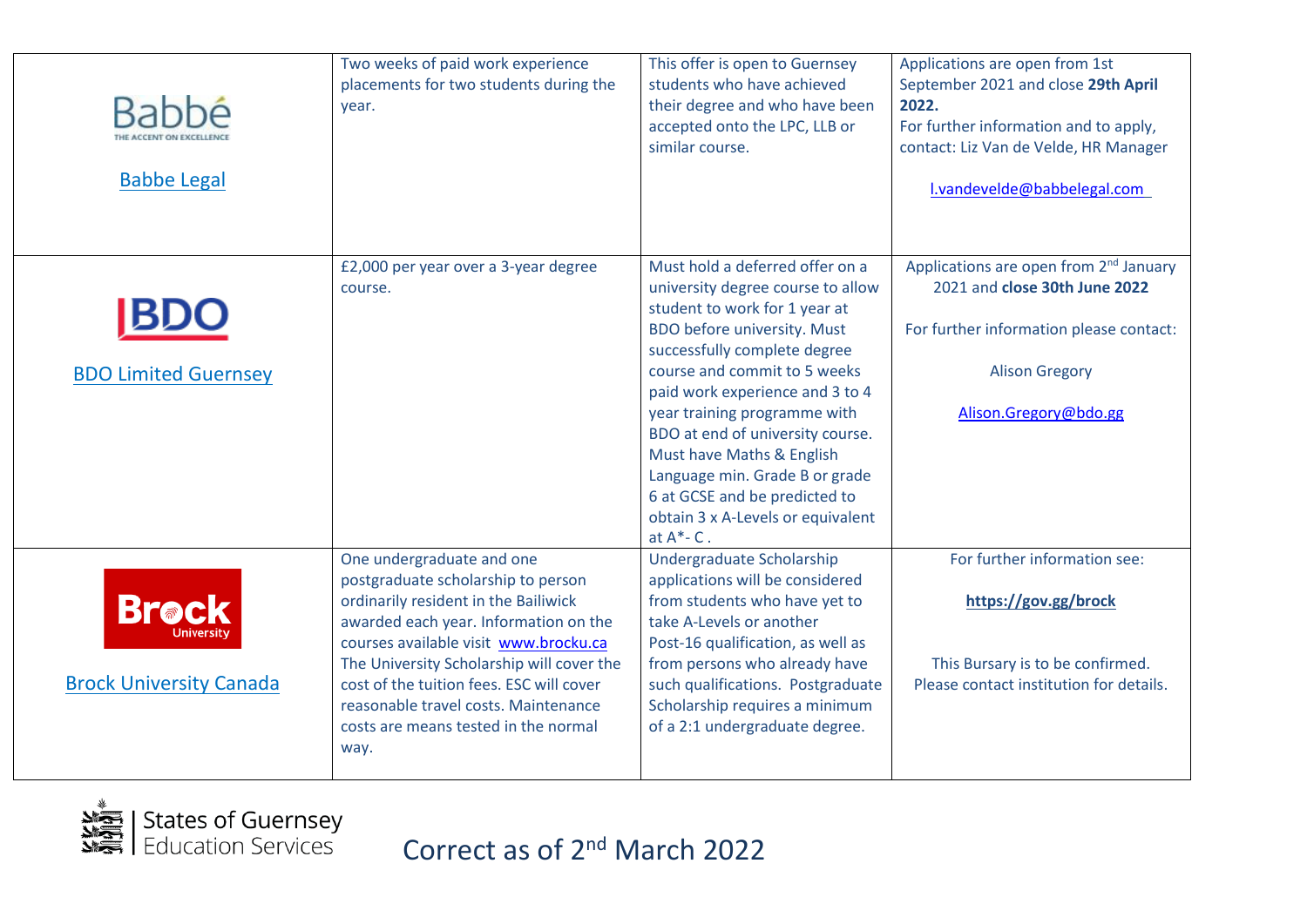|                    | The BWCI Group's undergraduate Bursary                                          | Local residential qualifications.                                | For further details and an application                                      |
|--------------------|---------------------------------------------------------------------------------|------------------------------------------------------------------|-----------------------------------------------------------------------------|
|                    | Scheme has been specially designed to                                           | Not to accept a bursary from                                     | form, contact: Shauna McLaughlin                                            |
|                    | support local students wishing to study<br>for a degree at university. As well  | another company at the same<br>time. Have 2 grade A's at A-Level | shauna.mclaughlin@bwcigroup.com                                             |
|                    | providing financial support, our bursary                                        | one of which must be Maths.                                      |                                                                             |
| <b>D</b> BWCI      | students will participate in a structured                                       |                                                                  |                                                                             |
|                    | training programme during their summer                                          | Students studying for degrees in                                 | Closing date for applications for the                                       |
| <b>BWCI Group</b>  | vacations, for the duration of their                                            | Maths or Economics, or degrees                                   | Bursary is 25th February 2022.                                              |
|                    | course.                                                                         | with some Maths content will be                                  |                                                                             |
|                    | The bursary is £1,800 pa and would be                                           | given preference.                                                |                                                                             |
|                    | payable in three termly instalments of                                          |                                                                  |                                                                             |
|                    | £600.                                                                           |                                                                  |                                                                             |
|                    | Students must work for BWCI for at least                                        |                                                                  |                                                                             |
|                    | two months during the summer break.                                             |                                                                  |                                                                             |
|                    | Work experience will be a structured                                            |                                                                  |                                                                             |
|                    | programme in actuarial, pensions,                                               |                                                                  |                                                                             |
|                    | administration, trust and accounts                                              |                                                                  |                                                                             |
|                    | teams.                                                                          |                                                                  |                                                                             |
|                    | No requirement to work for BWCI after                                           |                                                                  |                                                                             |
|                    | degree but if a suitable vacancy arises the                                     |                                                                  |                                                                             |
|                    | successful applicant will have an edge                                          |                                                                  |                                                                             |
|                    | over other candidates.                                                          |                                                                  |                                                                             |
|                    | We offer students support and guidance<br>from legal and HR professionals along | <b>Exceptional personal and</b><br>academic qualifications,      | For further information, contact:<br>Natalee Brehaut or Faustine Challenger |
| <b>CAREY OLSEN</b> | with a package worth over £4,500 per                                            | enthusiasm and dedication to                                     | natalee.brehaut@careyolsen.com                                              |
|                    | year of study. This bursary is awarded to                                       | work. Bursary is only open to                                    | faustine.challenger@careyolsen.com                                          |
|                    | local students studying a course leading                                        | locally qualified students.                                      |                                                                             |
| <b>Carey Olsen</b> | to a Law qualification. Between six and                                         |                                                                  | Applications open on 1st November                                           |
|                    | eight weeks of paid work experience per                                         |                                                                  | 2021 and close 31 <sup>st</sup> January 2022 for a                          |
|                    | academic year can be organised between                                          |                                                                  | June 2022 intake. Applications can be                                       |
|                    | the student and Carey Olsen.                                                    |                                                                  | accessed via<br>www.careyolsen.com/careers                                  |
|                    |                                                                                 |                                                                  |                                                                             |

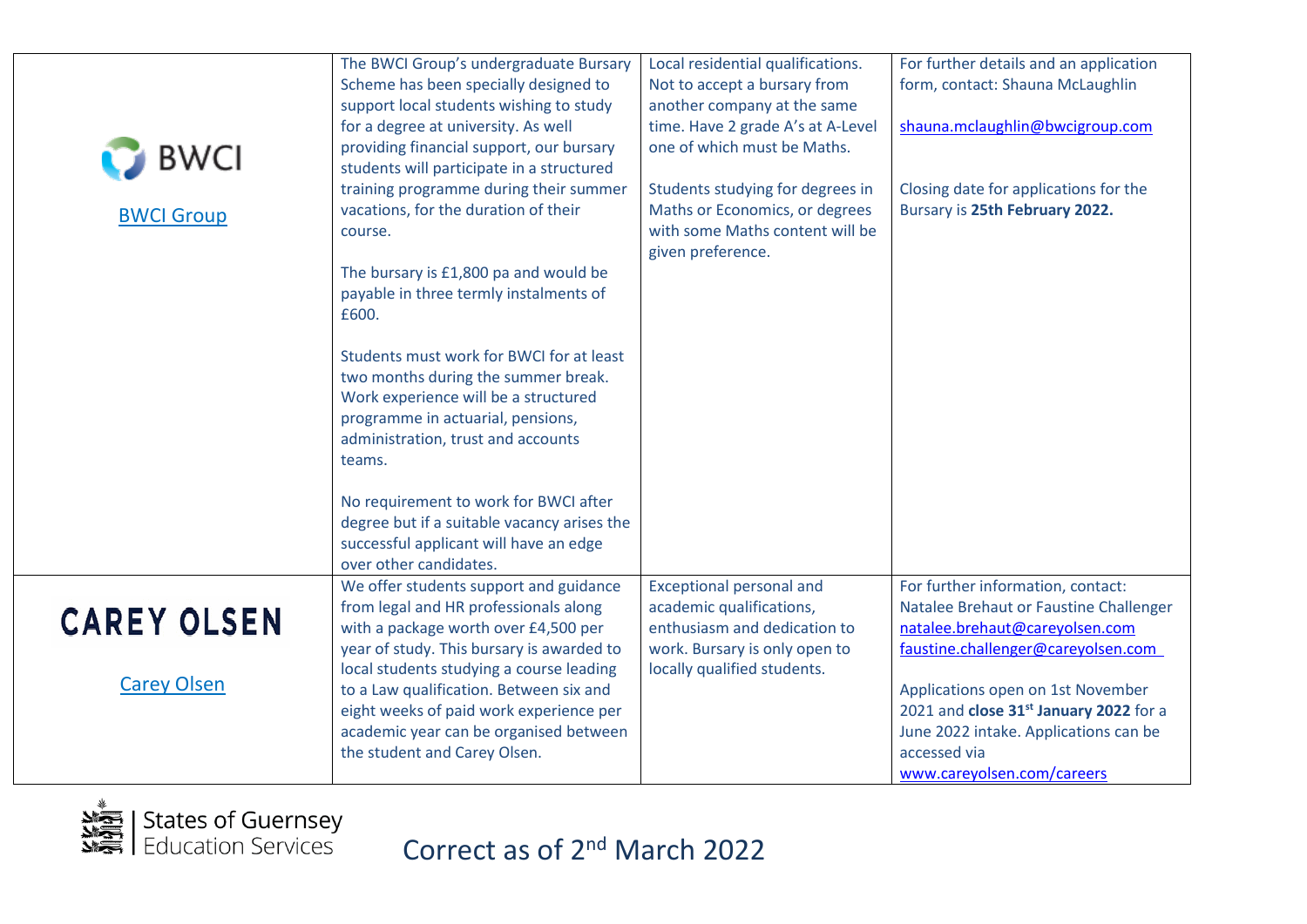| <b>COLLAS-CRILL</b><br><b>Collas Crill</b> | We offer a number of bursaries to<br>students in Guernsey. If you are a<br>Guernsey resident and thinking of<br>pursuing a career in law, we can assist<br>you with your studies financially as well<br>as provide support and work experience<br>opportunities.                                                                                                                                                                                                                                                                                                                | If you would like to be<br>considered for our scheme, you'll<br>need to achieve the following:<br>-Two A grades and one B grade at<br>A-Level or higher (or a minimum<br>of 136 UCAS points)                                                                                                                                                                     | Please upload a copy of your CV to our<br>website vacancy<br>The deadline for applications is 31 <sup>st</sup><br>January 2022. |
|--------------------------------------------|---------------------------------------------------------------------------------------------------------------------------------------------------------------------------------------------------------------------------------------------------------------------------------------------------------------------------------------------------------------------------------------------------------------------------------------------------------------------------------------------------------------------------------------------------------------------------------|------------------------------------------------------------------------------------------------------------------------------------------------------------------------------------------------------------------------------------------------------------------------------------------------------------------------------------------------------------------|---------------------------------------------------------------------------------------------------------------------------------|
|                                            | If you wish to apply for a bursary, you<br>aren't limited to taking a law degree. We<br>consider the intention to become a<br>lawyer rather than the degree course<br>being followed. Alternatively, we also<br>support post graduate studies such as a<br>GDL or an LPC.<br>If your application is successful, we will<br>issue an offer conditional on you<br>achieving the results noted in the next<br>column. The bursary award is for the<br>duration of your relevant studies and will<br>be made up of:<br>-Financial support -£2,250 split across the<br>academic year | -2:1 classification of degree or<br>above (which you will need to<br>maintain for the duration of your<br>bursary)<br>In addition to our academic<br>requirements, we are looking for<br>students who possess the<br>attributes that embody Collas<br>Crill. Strong communication skills<br>as well as drive are just some of<br>the qualities that we look for. |                                                                                                                                 |
|                                            | -£250 book tokens<br>-Preferential consideration for work<br>placements at Collas Crill<br>-Careers advice from partners and other<br>lawyers<br>-First refusal on up to four weeks' paid<br>work experience per academic year<br>-A buddy to offer help and guidance<br>during your time with Collas Crill and<br>offer academic advice-First refusal on up                                                                                                                                                                                                                    |                                                                                                                                                                                                                                                                                                                                                                  |                                                                                                                                 |

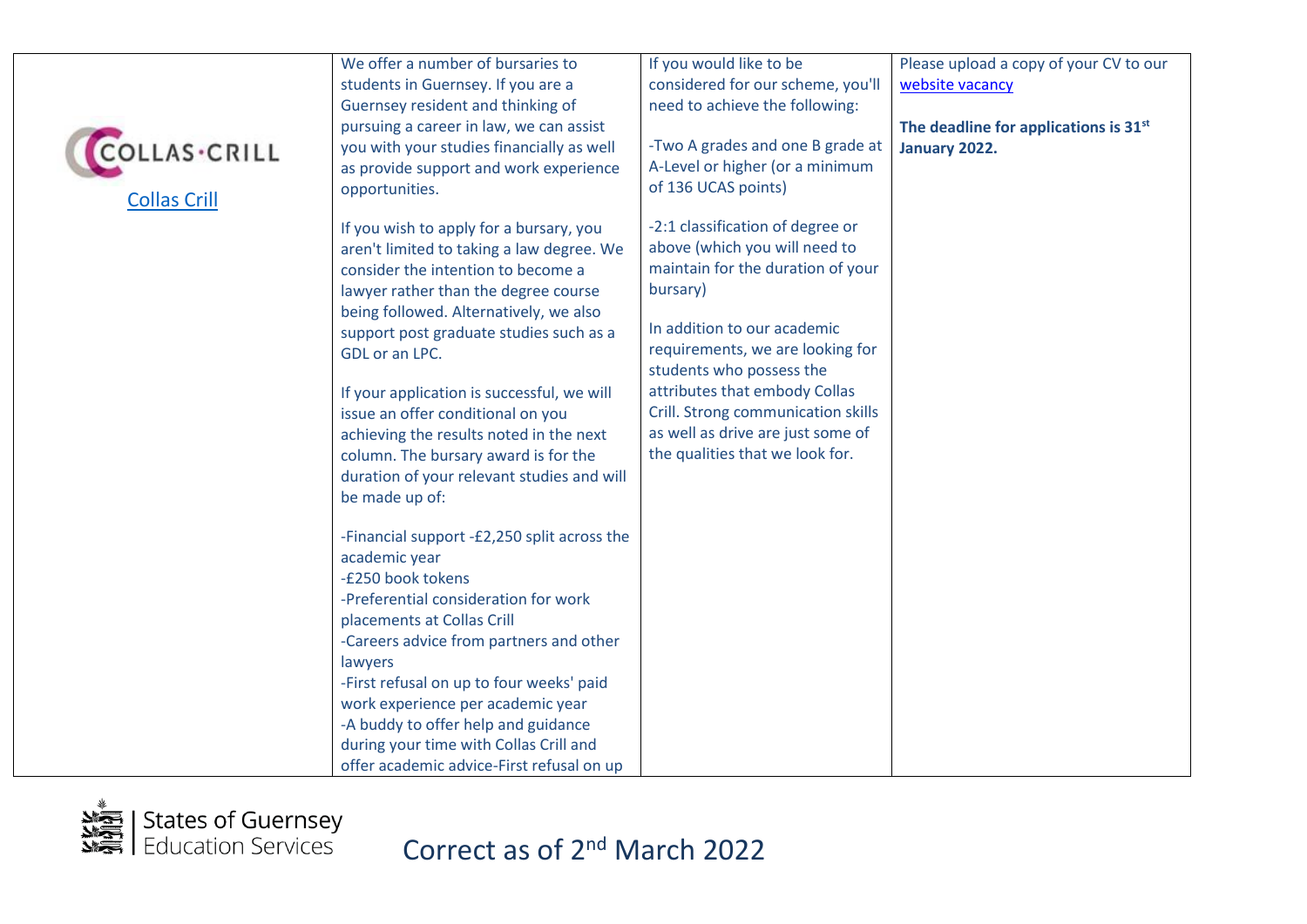| ES<br><b>Foresters Healthcare</b> | to four weeks' paid work experience per<br>academic year<br>-A buddy to offer help and guidance<br>during your time with Collas Crill and<br>offer academic advice                                                                                   | Applicants must be 16 years or<br>over and studying for a<br>professional qualification or a<br>degree. Applicants must have<br>completed 1 year's membership<br>of the Society to qualify.                                                                                                                                                                                                                                                 | For further information about the<br>bursary offer and to apply, contact:<br>David@orion-insurance.co.uk                                                                                                                                                                                                                                                                                                                                                                                                                                                |
|-----------------------------------|------------------------------------------------------------------------------------------------------------------------------------------------------------------------------------------------------------------------------------------------------|---------------------------------------------------------------------------------------------------------------------------------------------------------------------------------------------------------------------------------------------------------------------------------------------------------------------------------------------------------------------------------------------------------------------------------------------|---------------------------------------------------------------------------------------------------------------------------------------------------------------------------------------------------------------------------------------------------------------------------------------------------------------------------------------------------------------------------------------------------------------------------------------------------------------------------------------------------------------------------------------------------------|
| <b>GEOMARINE</b><br>Geomarine     | <b>Post 16 Bursary</b><br>This Bursary award is to support a<br>student who has shown an interest in a<br>career in Engineering and who will be<br>studying AS/A levels, IB or Btec Level 3<br>with a view to proceed to a related<br>degree course. | <b>Post 16 Bursary</b><br>Who can apply: Prospective 1st<br>Year A level, IB or Btec level 3<br>students intending on continuing<br>to Degree level studies.<br>Value: A single payment of £500<br>to be spent on IT and<br>£100 for textbooks per annum<br>for 2 years.<br>Geomarine will also commit to<br>assisting with arranging or<br>facilitating work experience and<br>mentoring advice to help the<br>student make further career | <b>Post 16 Bursary</b><br><b>Judging Criteria and Timings:</b><br>September 2021 - March 2022<br>Candidates who are currently in Year 11<br>should write a short letter and CV to<br>Sharon Watkin at Geomarine. The letter<br>should be titled "Geomarine- Post 16<br>Bursary 2022". It should state their<br>career interests, GCSEs being taken and<br>intended AS/A levels, IB or BTEC course.<br>This should arrive with Geomarine by<br><b>31st March 2022.</b><br>Please include an email address you can<br>be contacted on after you have left |
|                                   |                                                                                                                                                                                                                                                      | decisions.                                                                                                                                                                                                                                                                                                                                                                                                                                  | school.<br>April 2022 - Short listed Students will be<br>invited for an interview. Proof of grades<br>achieved and acceptance on courses will<br>be required.                                                                                                                                                                                                                                                                                                                                                                                           |

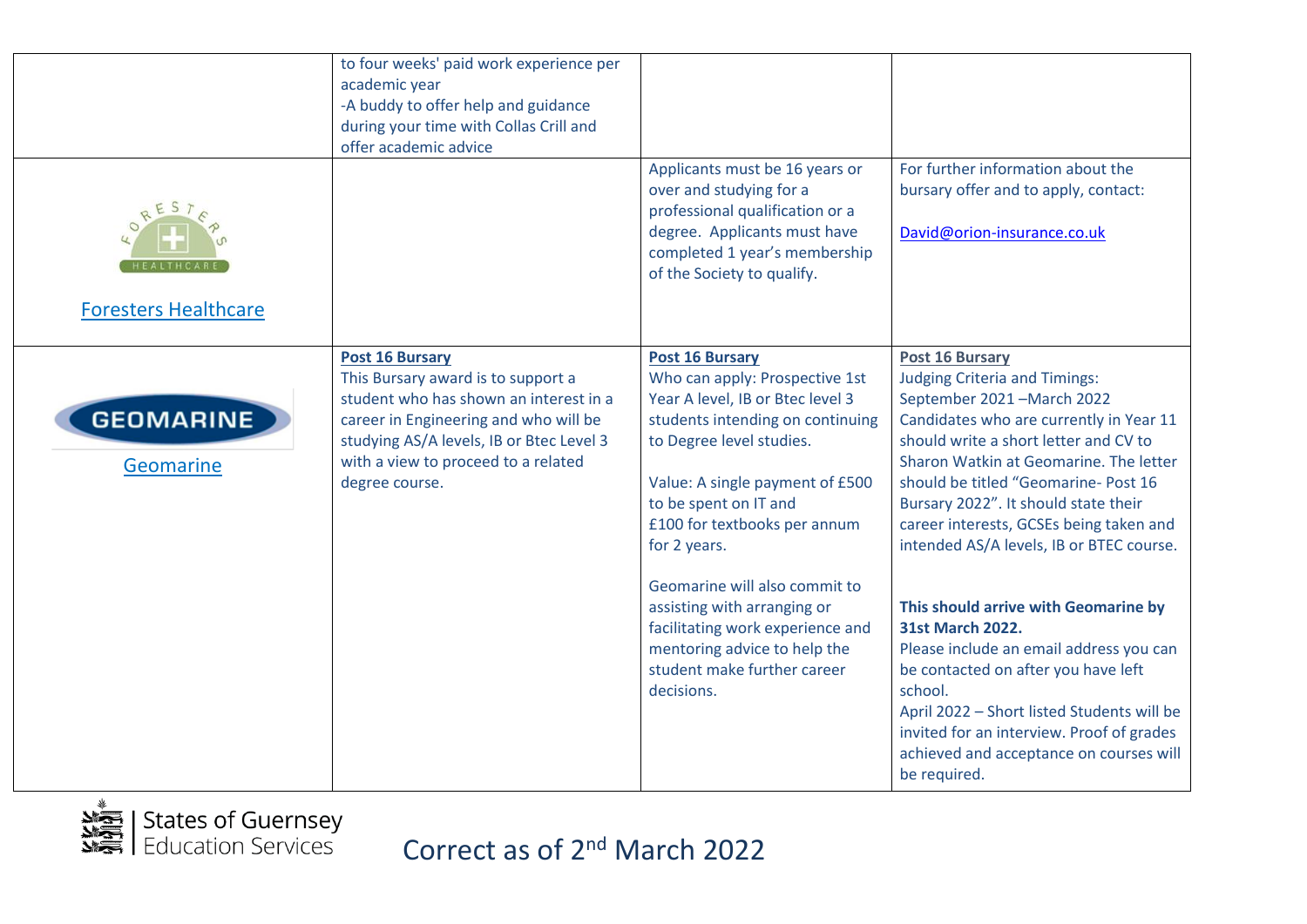|                                                                                                                                                                                                                                                                                           |                                                                                                                                                                                                                                                                                                                                                                                                                                                                                               | E: sharon.watkin@geomarine.gg<br>W:www.geomarine.gg                                                                                                                                                                                                                                                                                                                                                                                                                                                                                                                                                                                                                                                                                                                                        |
|-------------------------------------------------------------------------------------------------------------------------------------------------------------------------------------------------------------------------------------------------------------------------------------------|-----------------------------------------------------------------------------------------------------------------------------------------------------------------------------------------------------------------------------------------------------------------------------------------------------------------------------------------------------------------------------------------------------------------------------------------------------------------------------------------------|--------------------------------------------------------------------------------------------------------------------------------------------------------------------------------------------------------------------------------------------------------------------------------------------------------------------------------------------------------------------------------------------------------------------------------------------------------------------------------------------------------------------------------------------------------------------------------------------------------------------------------------------------------------------------------------------------------------------------------------------------------------------------------------------|
| <b>Degree Bursary</b><br>This Bursary award is to support a<br>student who has taken A-levels<br>or equivalent in subjects relevant to a<br>career in Civil or Geotechnical<br>Engineering and who has subsequently<br>been accepted on a degree accredited by<br>a relevant institution. | <b>Degree Bursary</b><br>Who can apply: Final Year A-<br>level, IB or Btec Level 3 students<br>on receipt of a university place.<br>Value: A single payment of £500<br>to be spent on IT and<br>£225 for textbooks per annum<br>for up to 4 years.<br>Geomarine will also commit to<br>providing personal<br>connections within the industry,<br>assisting with arranging or<br>facilitating work experience and<br>mentoring advice to help the<br>student make further career<br>decisions. | <b>Degree Bursary</b><br><b>Judging Criteria and Timings:</b><br>Sept 2021 - March 2022<br>Candidates who are currently in Year 13<br>or equivalent should write a short letter<br>and CV to Sharon Watkin at Geomarine.<br>The letter should be titled "Geomarine<br>Degree Bursary 2022". It should state<br>their career aspirations, current<br>qualifications being taken and intended<br>Degree course.<br>This should arrive with Geomarine by<br><b>31st March 2022.</b><br>Please include an email address you can<br>be contacted on after you have left<br>school.<br>April 2022 - Short listed Students will be<br>invited for an interview. Proof of grades<br>achieved and acceptance on courses will<br>be required.<br>E: sharon.watkin@geomarine.gg<br>W:www.geomarine.gg |

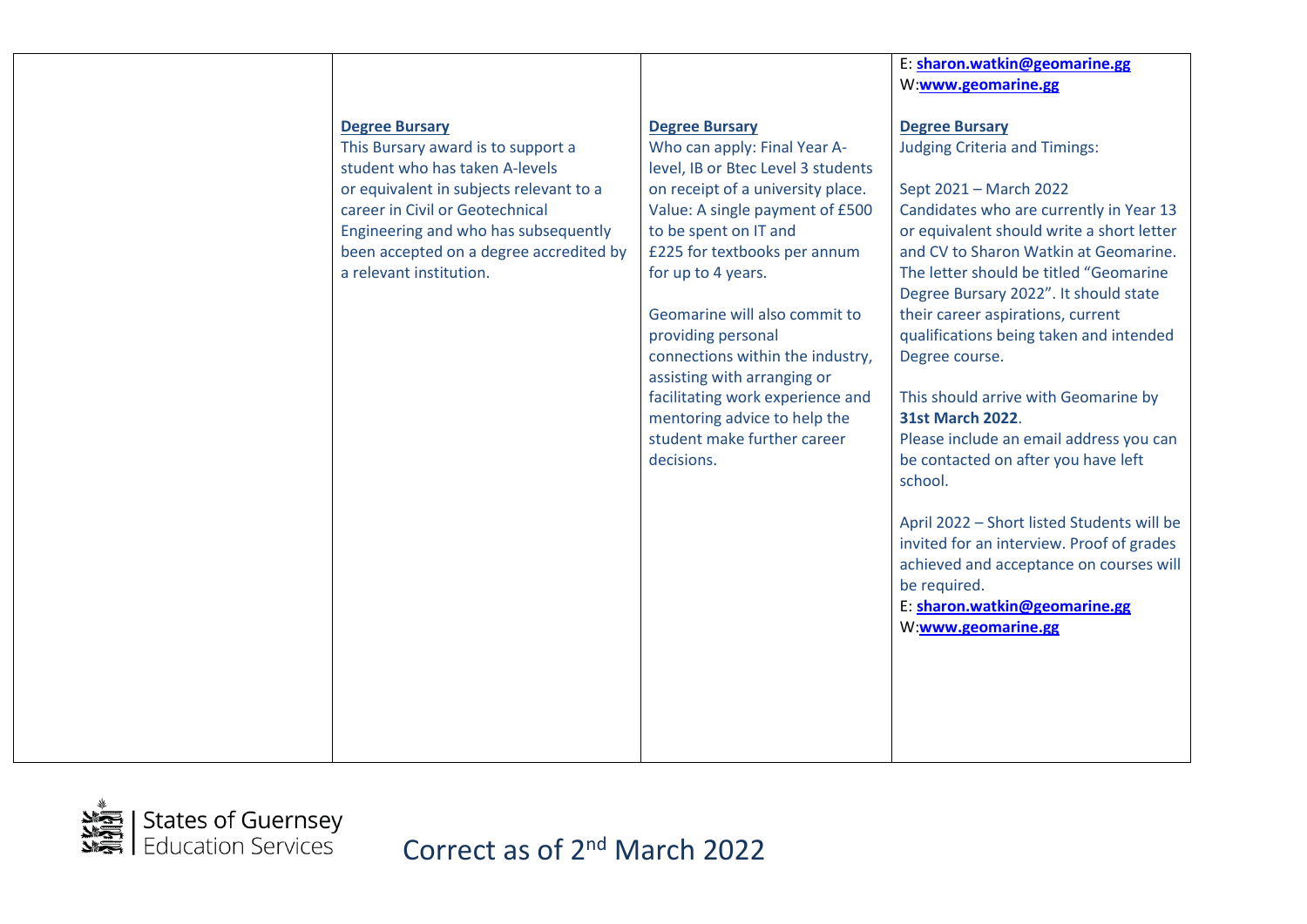| <b>Guernsey</b><br><b>Electricity</b>                                    | £2,000 per annum payable in 3<br>instalments for the duration of studies.<br>Successful applicants will be required to<br>undertake a minimum of six weeks paid<br>work experience.<br>Bursaries are available to those looking to<br>study engineering or a relevant business-<br>related degree.                                                                                                                                                                                                            | <b>Applicants should be Guernsey</b><br>residents and expect to attain 3<br>A-Levels (to include Maths and a<br>Science) or BTEC Engineering<br>Level 3.                                                                                                                                                                                                                                     | For further information and to apply,<br>contact:<br>Sharon.spruce@electricity.gg                                                                                                                                                                                                                                                                                                   |
|--------------------------------------------------------------------------|---------------------------------------------------------------------------------------------------------------------------------------------------------------------------------------------------------------------------------------------------------------------------------------------------------------------------------------------------------------------------------------------------------------------------------------------------------------------------------------------------------------|----------------------------------------------------------------------------------------------------------------------------------------------------------------------------------------------------------------------------------------------------------------------------------------------------------------------------------------------------------------------------------------------|-------------------------------------------------------------------------------------------------------------------------------------------------------------------------------------------------------------------------------------------------------------------------------------------------------------------------------------------------------------------------------------|
| <b>GILA</b><br><b>Guernsey International Legal</b><br><b>Association</b> | £1,000 and complimentary membership<br>and career mentoring for the relevant<br>bursary year.                                                                                                                                                                                                                                                                                                                                                                                                                 | The bursary award is available to<br>Guernsey residents studying the<br>LLB, GDL, LPC, BPTC, SQE or<br>related courses and who intend<br>to return to Guernsey to practice<br>law. GILA also invites applications<br>from those working towards a<br>legal qualification part-time,<br>including CILEx.                                                                                      | The closing date for applications is the<br>30 <sup>th</sup> July 2022.<br>Please send your personal statement<br>addressing the following:<br>-Why law?<br>- What are your ambitions?<br>- What do you think the role of GILA<br>should be?<br>to: Jenny McVeigh, Treasurer<br>Jenny.McVeigh@gov.gg                                                                                |
| <b>Guernsey Music Bursary LBG</b>                                        | The bursary, which is intended to assist<br>students with the cost of instruments,<br>study materials, books, tuition fees, etc.,<br>will be offered with effect from<br>September / October 2022 and will be<br>awarded in an amount of up to £2,500<br>per annum. Subject to satisfactory<br>performance (and the assessment of<br><b>Guernsey Music Bursary LBG, whose</b><br>decision shall be final) the bursary will<br>continue for the duration of the course,<br>up to a maximum term of four years. | Applications are invited from<br>students who have been offered<br>a provisional or confirmed place<br>at, or who already attend, an<br>accredited specialist<br>conservatoire or a college or<br>university to undertake specialist<br>music studies, either<br>instrumental or vocal.<br>The successful applicant may be<br>asked and should be prepared to<br>participate in publicity in | <b>Completed applications should be sent</b><br>no later than 15 March 2022 to<br><b>Guernsey Music Bursary LBG at Prevert,</b><br>Grande Maison Road, Vale, Guernsey<br>GY6 8LF or by email to<br>prevert@cwgsy.net<br>The application should be clearly<br>marked "Guernsey Music Bursary".<br>Short-listed applicants will be notified<br>by 31 March 2022 and invited to attend |

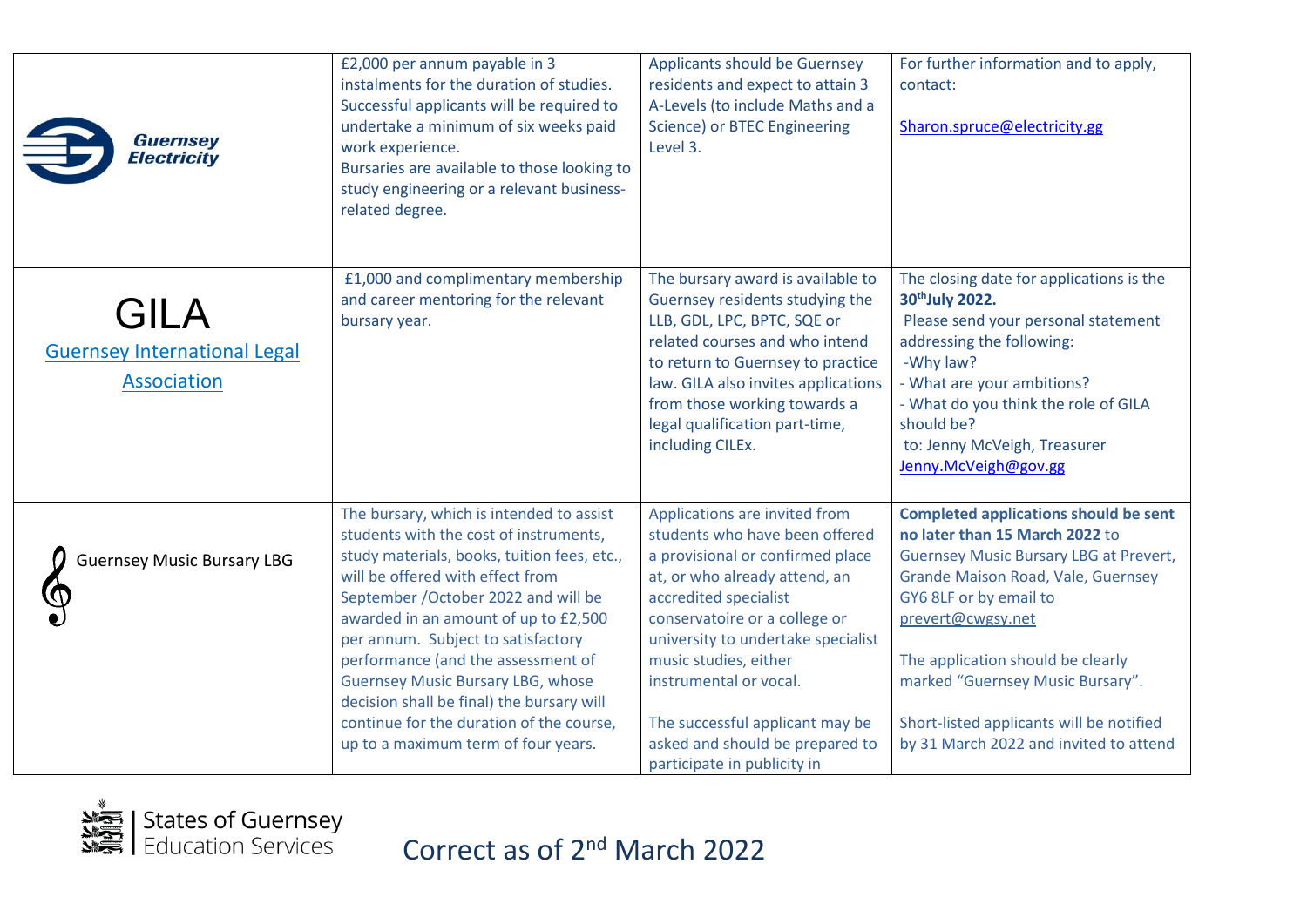|                                                                                                                                                          | Applicants should be residents of the<br><b>Bailiwick of Guernsey.</b>                                                                                                                                                                                                                                                                                                                                                                                                                                                                                                                                                                                                                                                                | connection with the awarding of<br>the bursary.<br>Applicants should be residents of<br>the Bailiwick of Guernsey.                                 | an interview before the Bursary Panel in<br>Guernsey.                                                                                                                                                                                                                                                                                                                                                                            |
|----------------------------------------------------------------------------------------------------------------------------------------------------------|---------------------------------------------------------------------------------------------------------------------------------------------------------------------------------------------------------------------------------------------------------------------------------------------------------------------------------------------------------------------------------------------------------------------------------------------------------------------------------------------------------------------------------------------------------------------------------------------------------------------------------------------------------------------------------------------------------------------------------------|----------------------------------------------------------------------------------------------------------------------------------------------------|----------------------------------------------------------------------------------------------------------------------------------------------------------------------------------------------------------------------------------------------------------------------------------------------------------------------------------------------------------------------------------------------------------------------------------|
| GSCCA<br><b>Guernsey Society of Chartered</b><br>and Certified Accountants<br><b>Guernsey Society of Chartered &amp;</b><br><b>Certified Accountants</b> | The Scholarship offered is for an amount<br>up to £5,000 each year<br>The Scholarship will provide one student<br>with the opportunity to study at a<br>recognised university in the United<br>Kingdom. Funds of up to £5,000* each<br>year, for three years of studying, are<br>being offered to one Scholarship holder.<br>The Scholarship is aimed at students<br>undertaking a degree course at a<br>recognised university in the United<br>Kingdom with the intention of pursuing<br>a career in accountancy.<br>*Please note that Student Finance will<br>disregard up to £4,140 for assessing a<br>student's income with regard to a<br>bursary. Any income over the disregard<br>will assessed on a pound for pound<br>basis. | All applicants should have<br>predicted 'A' level grades of 3 B's,<br>or International Baccalaureate<br>equivalent equating to 120 UCAS<br>points. | The 2022 Application Form will be<br>available in September 2021 and<br>students interested in applying for the<br>Scholarship should apply online after<br>that time to be submitted on or before<br>the closing date of Friday 31 <sup>st</sup> January<br>2022.<br>https://gscca.gg/students/university-<br>scholarship<br>For further information please contact<br>Jane Underdown: admin@gscca.gg or<br>telephone on 253475 |

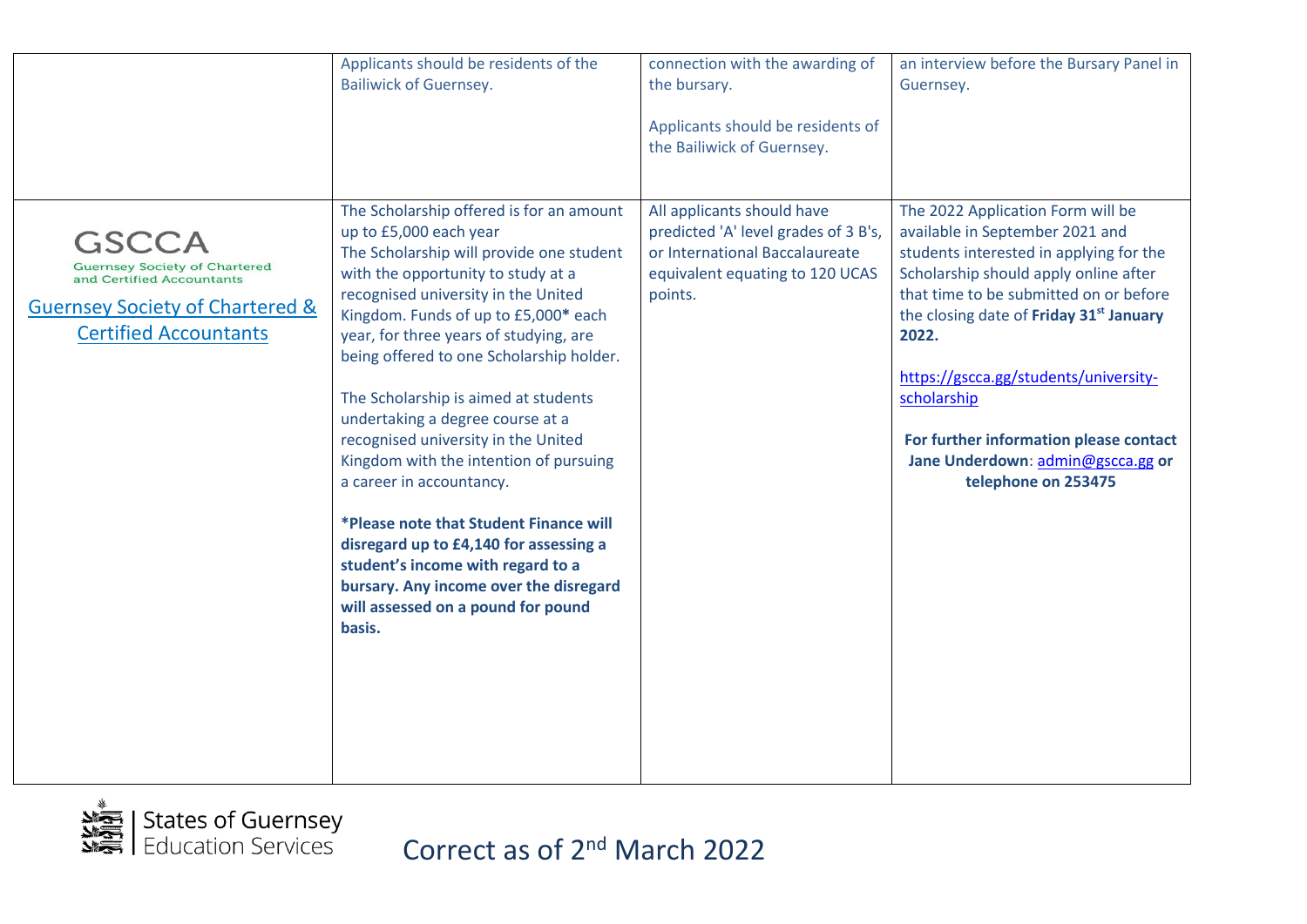| La Société<br>For nature, history and<br>science in Guernsey<br>La Societe Guernesiaise | The bursary is a single payment of<br>£1,000 and is intended to support a<br>student who is studying or researching a<br>subject related to biodiversity and<br>conservation of the natural environment. | Any person who:<br>(a) is ordinarily resident in the<br><b>Bailiwick of Guernsey at the</b><br>commencement of the 2022-<br>2023 academic year; and either<br>(b) is attending, or will be<br>attending in the autumn term<br>2022, a course of higher<br>education in biological,<br>ecological, or environmental<br>science, or a course which<br>contains a substantial element of<br>such science; or<br>(c) is undertaking or wishes to<br>undertake research on<br>Guernsey's fauna, flora, ecology,<br>or other discipline supported by<br>La Société.<br>Applications may be made in<br>respect of undergraduate and<br>postgraduate courses. | *The 2022 bursary award will be<br>confirmed in the Spring 2022.<br>For more details contact Kate Lee-<br>Secretary@societe.org.gg<br>How to apply:<br>Please complete the application form,<br>which can be downloaded from La<br>Société's website www.societe.org.gg<br>Along with your application form, please<br>supply a personal statement covering:<br>• What aspects of nature and<br>conservation you are interested in.<br>. What activities related to the study<br>and conservation of nature and the<br>environment you have been involved in.<br>• How your course and/or research<br>relate to your interest in nature and<br>conservation.<br>. How you intend to use the bursary to<br>support your study/research.<br>. Your plans for the future in respect of<br>the study and conservation of the<br>natural environment.<br>The completed form and personal<br>statement should be emailed to<br>La Société's Scientific Committee<br>(science@societe.org.gg) before 31 May |
|-----------------------------------------------------------------------------------------|----------------------------------------------------------------------------------------------------------------------------------------------------------------------------------------------------------|-------------------------------------------------------------------------------------------------------------------------------------------------------------------------------------------------------------------------------------------------------------------------------------------------------------------------------------------------------------------------------------------------------------------------------------------------------------------------------------------------------------------------------------------------------------------------------------------------------------------------------------------------------|------------------------------------------------------------------------------------------------------------------------------------------------------------------------------------------------------------------------------------------------------------------------------------------------------------------------------------------------------------------------------------------------------------------------------------------------------------------------------------------------------------------------------------------------------------------------------------------------------------------------------------------------------------------------------------------------------------------------------------------------------------------------------------------------------------------------------------------------------------------------------------------------------------------------------------------------------------------------------------------------------|
|                                                                                         |                                                                                                                                                                                                          |                                                                                                                                                                                                                                                                                                                                                                                                                                                                                                                                                                                                                                                       | 2022.                                                                                                                                                                                                                                                                                                                                                                                                                                                                                                                                                                                                                                                                                                                                                                                                                                                                                                                                                                                                |

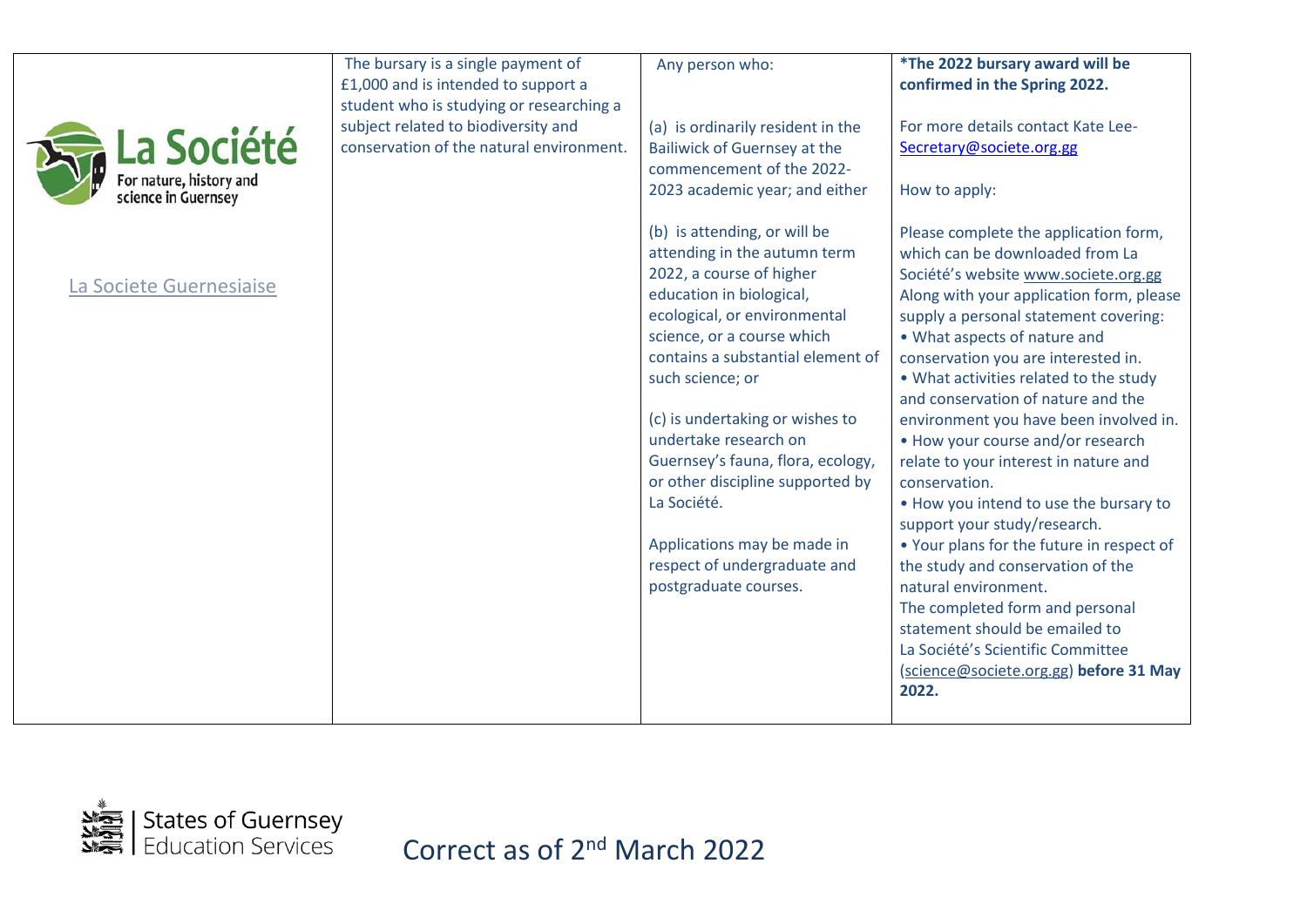| mourant<br><b>Mourant</b> | Six bursary students taken on at any one<br>time (two new bursary contracts<br>available each academic year). Bursary<br>students supported for the entire period<br>of their qualification. Bursary payment of<br>£2,200, paid in three equal instalments<br>throughout the academic year. Personal<br>mentor during placement and whilst at<br>University. Professional support and<br>expert guidance during paid work.<br>Bursary candidates must undertake 4<br>weeks paid work experience during the<br>academic year.                                                                                                                                                                                                                                          | Eligible for students about to<br>embark on 1st year of University,<br>already studying at University or<br>graduates completing their<br>relevant legal professional<br>qualification. Must have local<br>residential qualifications and a<br>keen desire to qualify as a<br>Solicitor or Barrister. We would<br>be looking at 2:1 expected grades<br>or above.                    | For further information see:<br>https://www.mourant.com/career/gsy-<br>student-bursary-scheme.aspx<br>To apply, send a covering letter and CV<br>to: students@mourant.com<br>The closing date is 28th Feb 2022 and<br>we start taking in applications from<br>December 2021. |
|---------------------------|-----------------------------------------------------------------------------------------------------------------------------------------------------------------------------------------------------------------------------------------------------------------------------------------------------------------------------------------------------------------------------------------------------------------------------------------------------------------------------------------------------------------------------------------------------------------------------------------------------------------------------------------------------------------------------------------------------------------------------------------------------------------------|-------------------------------------------------------------------------------------------------------------------------------------------------------------------------------------------------------------------------------------------------------------------------------------------------------------------------------------------------------------------------------------|------------------------------------------------------------------------------------------------------------------------------------------------------------------------------------------------------------------------------------------------------------------------------|
| Ogier                     | We know that developing the right<br>people in the right way is the best<br>possible foundation a law firm can have,<br>which is why we invest both time and<br>finances in our Bursary students. We<br>have an open culture so you can be<br>yourself and if you work with us, we want<br>to hear what you've got to say. Our<br>Bursary offers no-obligation support to<br>students in higher education who are<br>interested in becoming a Lawyer. As a<br>Bursary student with Ogier you will<br>receive:<br>£2,500 each academic year;<br>Guaranteed, paid work<br>experience each academic year<br>(paid at £400 per week);<br>£200 voucher to support with<br>university supplies when you<br>embark on your studies;<br>Use of the firm's library facilities; | <b>Applications for our Bursary</b><br>scheme are invited from students<br>in Year 13, together with<br>students already at university or<br>undertaking GDL / LPC / Bar<br>School studies.<br>Academic requirements:<br>- AAB at A-Level (or<br>the equivalent in UCAS points);<br>- 2:1 classification of degree or<br>above; and<br>- Minimum of a Commendation<br>at GDL level. | For further information and to apply<br>please visit:<br>https://ogier.pinpointhq.com/student-<br>opportunities-guernsey<br>Application window opens at the<br>beginning of October 2021<br>Closing date is the end of January<br>2022.                                      |

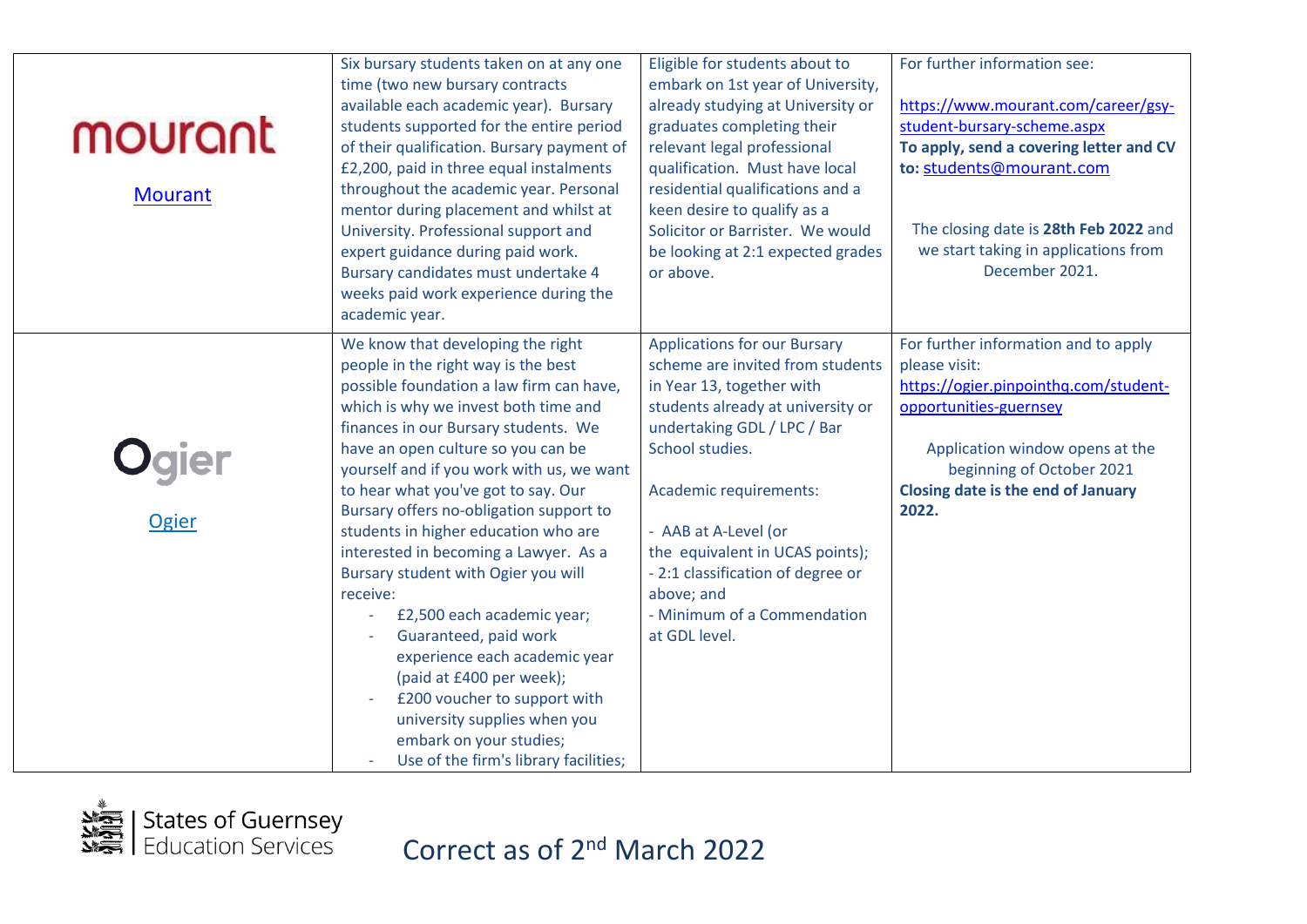|                  | A dedicated induction<br>programme, where you meet<br>other Bursary students in both<br>Channel Islands;<br><b>Access to Trainee Solicitors,</b><br>qualified Lawyers and Partners<br>for careers advice and guidance;<br>Invitations to various sporting<br>$\overline{\phantom{a}}$<br>and social events throughout<br>your studies.<br>Our Bursary scheme is designed to<br>develop and support you, to ensure that<br>you have the best platform from which to<br>develop your legal career. |                                                                                                                                                                                                   |                                                                                                                                                                                                                                                                                                                                                    |
|------------------|--------------------------------------------------------------------------------------------------------------------------------------------------------------------------------------------------------------------------------------------------------------------------------------------------------------------------------------------------------------------------------------------------------------------------------------------------------------------------------------------------|---------------------------------------------------------------------------------------------------------------------------------------------------------------------------------------------------|----------------------------------------------------------------------------------------------------------------------------------------------------------------------------------------------------------------------------------------------------------------------------------------------------------------------------------------------------|
| <b>PraxisIFM</b> | Our annual bursary assists Guernsey<br>students during their three year degree<br>course. We offer £2,500 each academic<br>year with guaranteed work during the<br>summer months.                                                                                                                                                                                                                                                                                                                | Excellent GCSE results (grade B or<br>grade 6 and above)<br>- Prediction of a minimum of ABB<br>at 'A' level or equivalent in UCAS<br>points<br>- Necessary housing permit to<br>work in Guernsey | Applicants who are interested in the<br>Bursary will need to provide a full CV<br>and complete an online submission<br>form.<br>The 2022 bursary award will be<br>confirmed in July.<br>For more information on the scheme<br>keep an eye on the website<br>www.praxisifm.com/careers/grow-with-<br>us/<br>Or contact<br>recruitment@praxisifm.com |

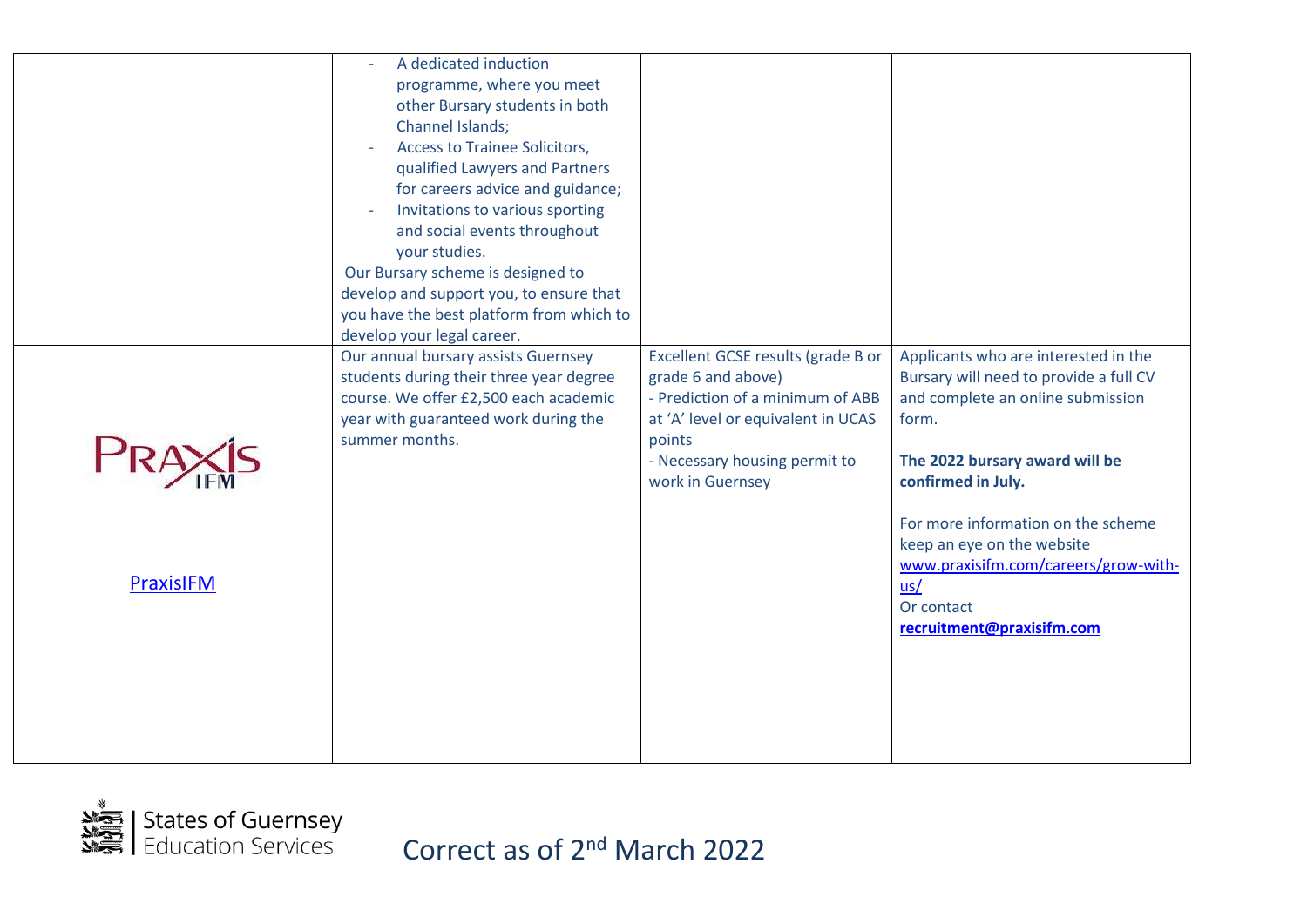| States of Guernsey<br>States of Guernsey<br>State and<br>Land Management Services<br><b>Biodiversity<br/>Partnership</b> | 3 bursary's of £3,000 per course<br>available.                                                                                                                                                                                                                                                                                                             | This Bursary is for any student<br>who is studying (or will during<br>the next academic year) for a<br>degree, masters or PhD in an<br>environmental or natural history<br>based course at an accredited<br>University and is undertaking<br>research project or dissertation<br>on data on a topic related to<br>Guernsey and/or Herm.           | Applications are open from Friday 3rd<br>September 2021 and close 9am on<br><b>Monday 1st November 2021.</b><br>For further information see:<br><b>Strategy for Nature Fund - States of</b><br>Guernsey (gov.gg)<br>or contact: aclms@gov.gg |
|--------------------------------------------------------------------------------------------------------------------------|------------------------------------------------------------------------------------------------------------------------------------------------------------------------------------------------------------------------------------------------------------------------------------------------------------------------------------------------------------|---------------------------------------------------------------------------------------------------------------------------------------------------------------------------------------------------------------------------------------------------------------------------------------------------------------------------------------------------|----------------------------------------------------------------------------------------------------------------------------------------------------------------------------------------------------------------------------------------------|
| <b>Strategy for Nature</b><br><b>Fund - States of</b><br><b>Guernsey (gov.gg)</b>                                        |                                                                                                                                                                                                                                                                                                                                                            |                                                                                                                                                                                                                                                                                                                                                   |                                                                                                                                                                                                                                              |
| <b>III</b> WALKERS                                                                                                       | We are looking for students in Guernsey<br>who want to be part of our bursary<br>programme for legal roles - our award is<br>for the length of your course and covers:<br>-Financial support in quarterly<br>instalments<br>Summer work placements at Walkers<br>with experience across all practice areas<br>-A mentor to provide support and<br>guidance | Our Bursary Scheme is targeted<br>at enthusiastic, talented,<br>proactive students with strong<br>academics.<br>Applications are invited from<br>students who will be sitting their<br>A levels or equivalent Level 3<br>qualification (BTEC/IB Diploma,<br>etc) and those already at<br>university or undertaking<br>GDL/LPC/Bar school studies. | The closing date for applications is<br>Friday 15th July 2022 and interviews<br>will take place in July and August 2022.<br>Contact us for an informal chat about<br>the scheme.<br>To get in touch<br>- cihr@walkersglobal.com              |